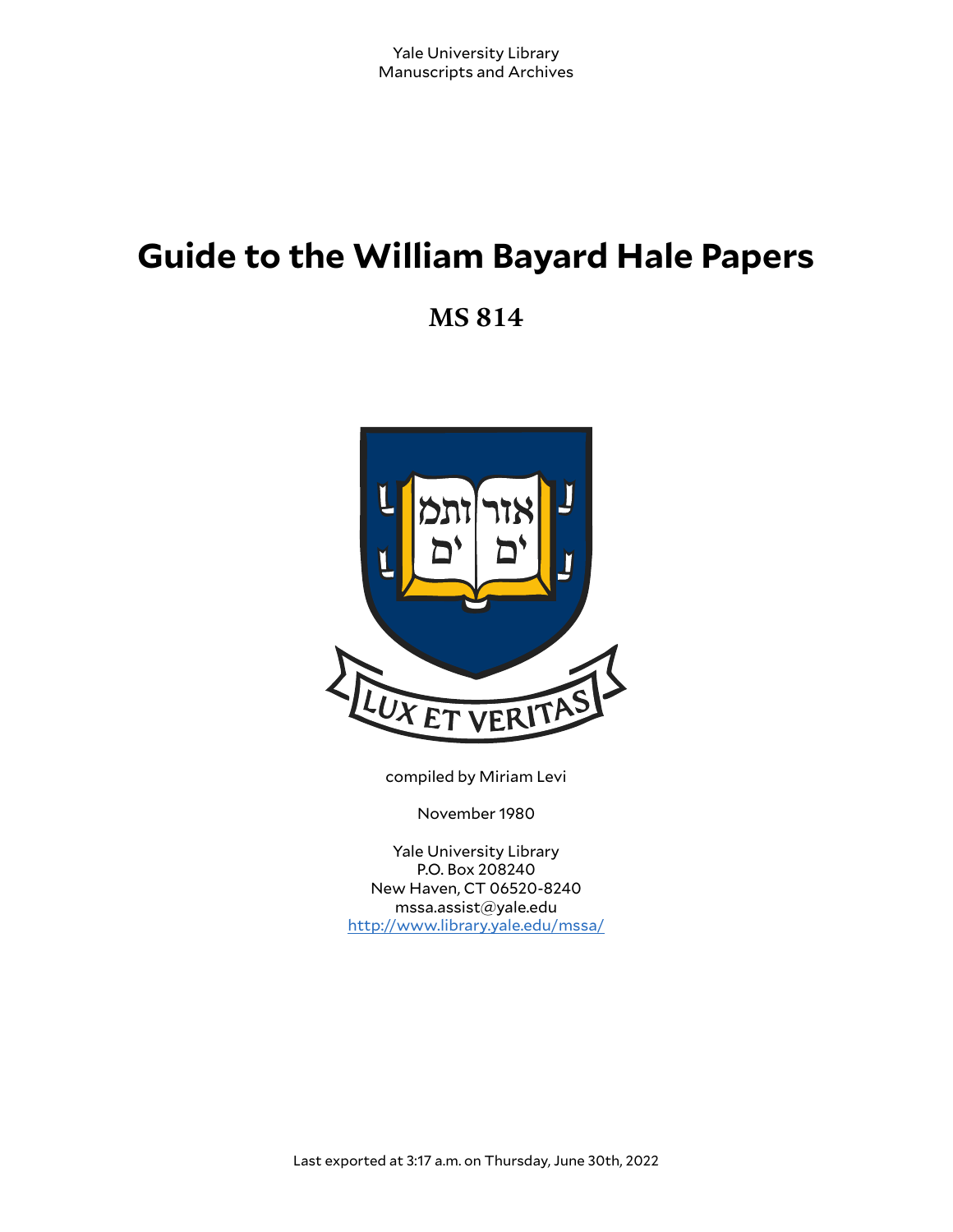## **Table of Contents**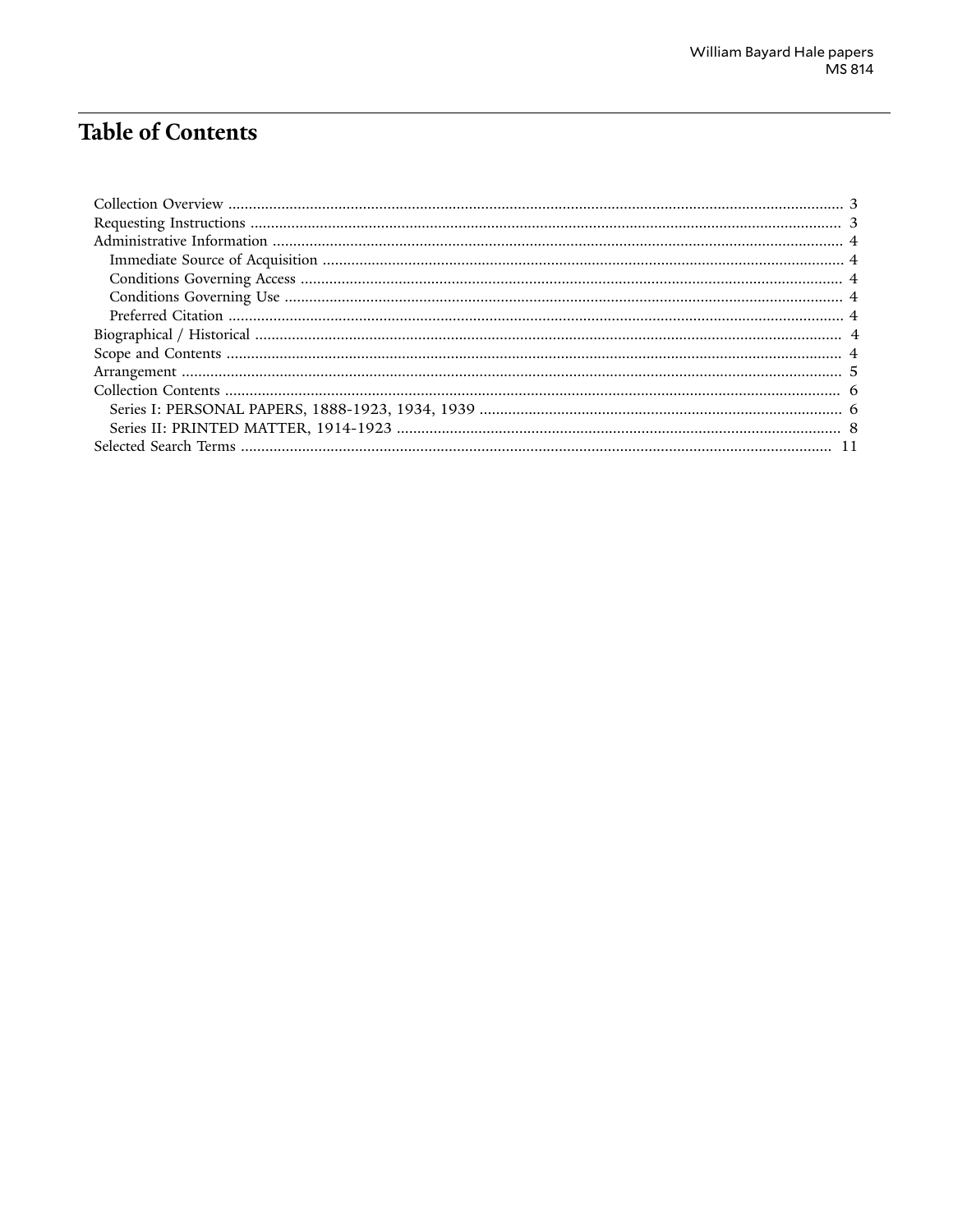### <span id="page-2-0"></span>**Collection Overview**

**REPOSITORY:** Manuscripts and Archives Yale University Library P.O. Box 208240 New Haven, CT 06520-8240 mssa.assist@yale.edu <http://www.library.yale.edu/mssa/>

**CALL NUMBER:** MS 814

**CREATOR:** Hale, William Bayard, 1869-1924

**TITLE:** William Bayard Hale papers

**DATES:** 1888-1962

- **PHYSICAL DESCRIPTION:** 4.25 linear feet (8 boxes)
	- **LANGUAGE:** English

**SUMMARY:** Correspondence, writings, memorabilia, scrapbooks and printed matter chiefly concentrated in the years 1910-1923. The correspondence includes photocopies of thirteen letters from Woodrow Wilson to Hale (1911-1915) discussing various aspects of United States foreign policy. Between 1913 and 1914, Hale travelled in Central America as Woodrow Wilson's special emissary to Mexico and then to Nicaragua. His letters to his wife during this period describe the political upheavals in those countries and his opposition to United States recognition of the Huerta government in Mexico. Also of note are three letters from Sigmund Freud in which Freud discusses the proper use of psychoanalysis in connection with Hale's just published study of Woodrow Wilson. Other important correspondents include William Jennings Bryan, John Burroughs, Thomas Hardy, Oliver Wendell Holmes, William Dean Howells, H. L. Mencken, Theodore Roosevelt and George Bernard Shaw. There is only a small sampling of his writing and one sermon. The largest part of the collection is made up of scrapbooks and printed matter (1914-1923), reflecting Hale's position during World War I as a secret agent of the Germans. Included are pro-German periodicals and pamphlets published before the United States entry into the war and post war pamphlets on the question of German war guilt and the Versailles Treaty.

**ONLINE FINDING AID:** To cite or bookmark this finding aid, please use the following link: [https://](https://hdl.handle.net/10079/fa/mssa.ms.0814) [hdl.handle.net/10079/fa/mssa.ms.0814](https://hdl.handle.net/10079/fa/mssa.ms.0814)

### <span id="page-2-1"></span>**Requesting Instructions**

To request items from this collection for use in the Manuscripts and Archives reading room, please use the request links in the HTML version of this finding aid, available at [https://hdl.handle.net/10079/fa/](https://hdl.handle.net/10079/fa/mssa.ms.0814) [mssa.ms.0814](https://hdl.handle.net/10079/fa/mssa.ms.0814).

To order reproductions from this collection, please go to [http://www.library.yale.edu/mssa/](http://www.library.yale.edu/mssa/ifr_copy_order.html) [ifr\\_copy\\_order.html.](http://www.library.yale.edu/mssa/ifr_copy_order.html) The information you will need to submit an order includes: the collection call number, collection title, series or accession number, box number, and folder number or name.

Key to the container abbreviations used in the PDF finding aid: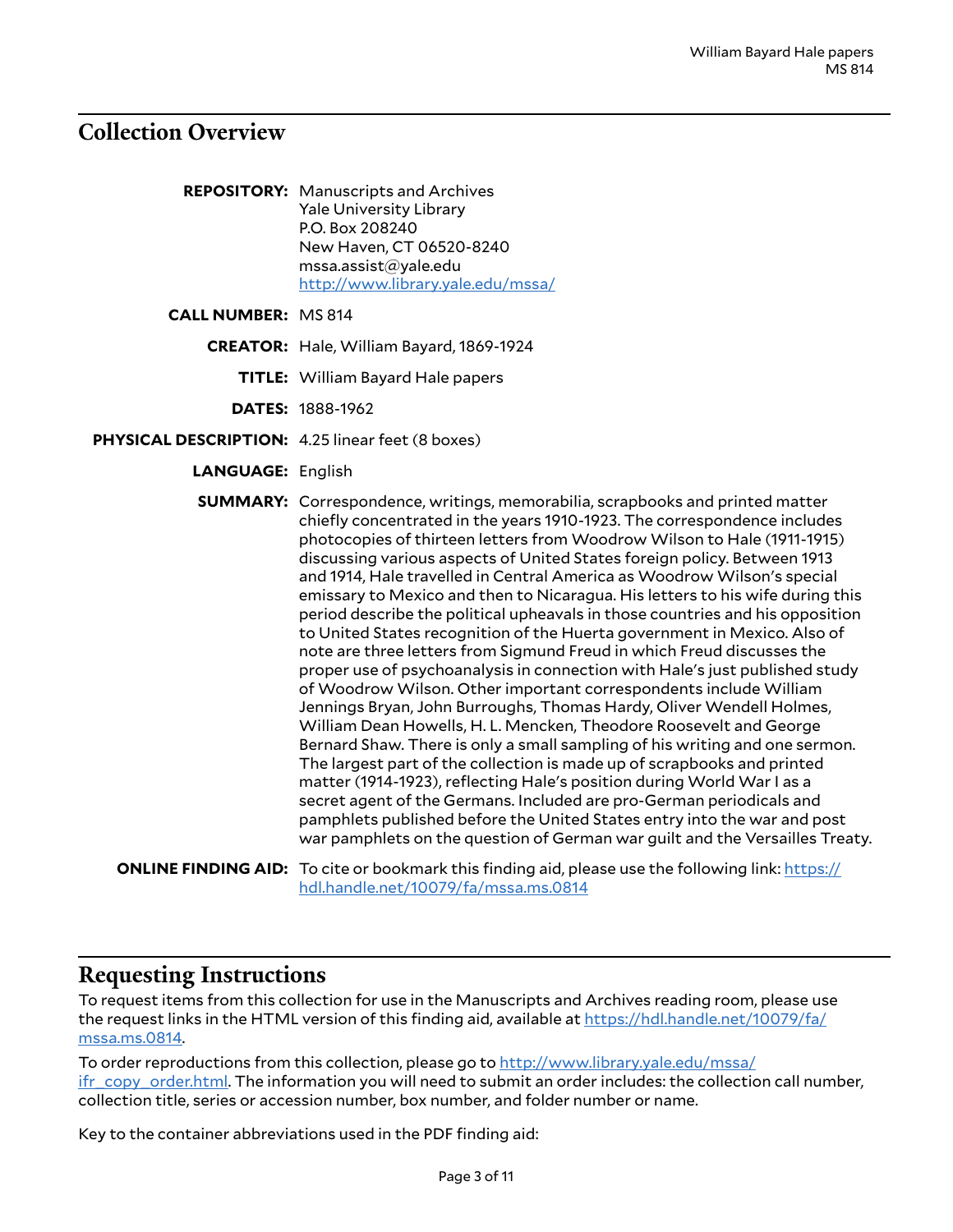b. box f. folder

### <span id="page-3-0"></span>**Administrative Information**

### <span id="page-3-1"></span>**Immediate Source of Acquisition**

Gift of Mrs. William Harlon Hale, 1975. Gift of Susan Hale-de Seve, 2009.

### <span id="page-3-2"></span>**Conditions Governing Access**

The materials are open for research.

### <span id="page-3-3"></span>**Conditions Governing Use**

Unpublished materials authored or otherwise produced by the creator(s) of this collection are in the public domain. There are no restrictions on use. Copyright status for other collection materials is unknown. Transmission or reproduction of materials protected by U.S. Copyright Law (Title 17, U.S.C.) beyond that allowed by fair use requires the written permission of the copyright owners. Works not in the public domain cannot be commercially exploited without permission of the copyright owners. Responsibility for any use rests exclusively with the user.

### <span id="page-3-4"></span>**Preferred Citation**

William Bayard Hale Papers (MS 814). Manuscripts and Archives, Yale University Library.

### <span id="page-3-5"></span>**Biographical / Historical**

William Bayard Hale: ordained in 1893; active in politics and writing; turned to journalism in the early 1900s and divested himself of clerical orders in 1909; worked for *Cosmopolitan*, the *World*; edited the *Philadelphia Public Ledger* for four years; worked for the *Times* and then *World's Work*; author of numerous books, especially on politics and Woodrow Wilson; from 1914-1918 travelled in Central and South America and acted as a German propagandist.

### <span id="page-3-6"></span>**Scope and Contents**

The William Bayard Hale Papers, 1888-1939, consist of correspondence, writings, memorabilia, scrapbooks and printed matter written or collected by Hale. The bulk of the material spans the years 1910-1923. Of particular interest are Hale's letters to his wife, which chronicle his career as President Woodrow Wilson's special emissary to Mexico in 1913, and Hale's extensive collection of printed matter relating to World War I.

Series I, PERSONAL PAPERS, begins with Letters of William Bayard Hale to Olga Unger Hale (1910-1921) discussing mainly routine meetings with local and state officials during his stay in Mexico and throughout his travels in Latin America and Europe as a journalist. Hale does, however, write to his wife of the political upheavals in Mexico and Nicaragua in 1913 and 1914 and also of his opposition to United States recognition of the Huerta government in Mexico.

Letters to William Bayard Hale consist of photocopies of letters which William Harlan Hale sold to private collectors in 1971. Included are thirteen letters from Woodrow Wilson to Hale dating from February 10, 1911, to July 12, 1915. Hale was Wilson's confidant until differences over United States policies early in World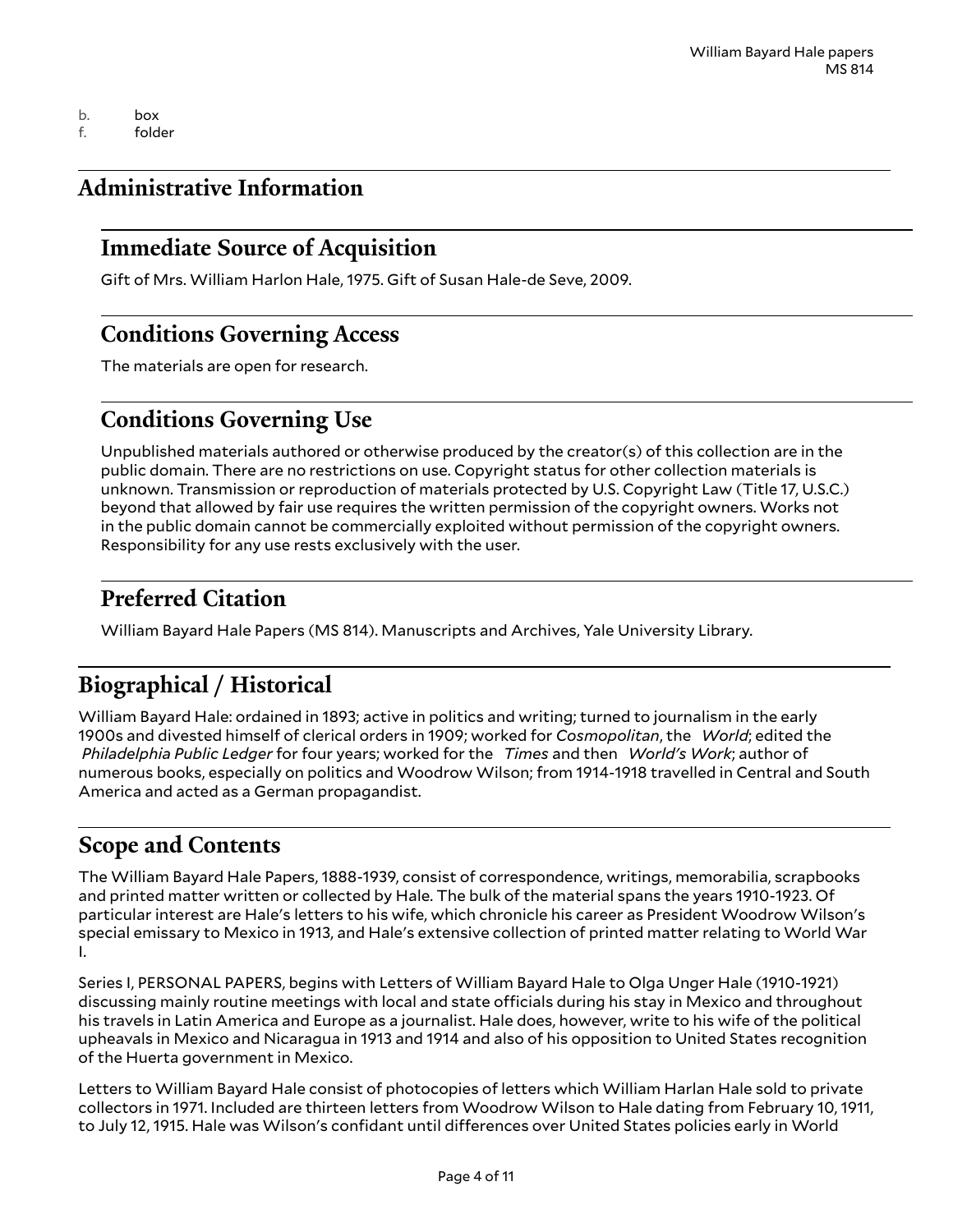War I ended their friendship. In his letter of April 2, 1915, Wilson calls Hale's proposal for a United States embargo on arms shipments to belligerent powers "a suggestion of reprisal, and I should be very loath to see this nation...in retaliation of anything proposed on the other side of the water. I really think we should cultivate a different spirit in the matter. We are detached and we can keep our minds clear of any sort of feeling that might mislead us."

Other letters to Hale include three from Sigmund Freud (1922 Jan), in which Freud discusses his ideas on the proper use of psychoanalysis, with particular reference to Hale's newly published book *The Story of a Style: A Psychoanalytic Study of Wilson*. H.L. Mencken also writes of Hale's book, 1919 Aug 20, "You have invented a new form of criticism... The plain people buried Woodrow. You have erected his imperishable tombstone." Other correspondents of note include William Jennings Bryan, John Burroughs, Thomas Hardy, Oliver Wendell Holmes, William Dean Howells, B.W. Huebsch, Theodore Roosevelt and George Bernard Shaw.

Series I also contains a small amount of Hale's writings, including an early sermon (1895), his address on "The Making of the American Constitution" delivered at Oxford in 1895, arguments against British activities on the seas and the exportation of munitions (1915), and a copy of *The Story of a Style*.

Finally, Series I includes memorabilia and scrapbooks of newspaper clippings of Hale's articles and of articles about Hale. The scrapbooks cover the years 1908-1923 but also contain an article written in 1934 by Hale's son, William Harlan Hale, and an article which appeared in the *New York Times* in 1939, in both of which Hale's secret interview with Kaiser Wilhelm in 1908 is discussed.

Series II, PRINTED MATTER, consists of pamphlets and periodicals collected by Hale relating to World War I. Materials included were published both during and after the war. Found here is a sizable collection of pro-German pamphlets and periodicals published in the United States, including *The American Monthly*,  *Bull*, *The Fatherland*, *New Yorker Bezirks-Nachrichten* and *Viereck's*. Of special interest is material documenting the German response to the Allied occupation after the war, particularly the "shame" caused by the presence of black American troops. Also included here are pamphlets dealing with political prisoners, prisoners of war, German war guilt and the Versailles Treaty.

### <span id="page-4-0"></span>**Arrangement**

Arranged in two series and one addition: I. Personal Papers. II. Printed Matter.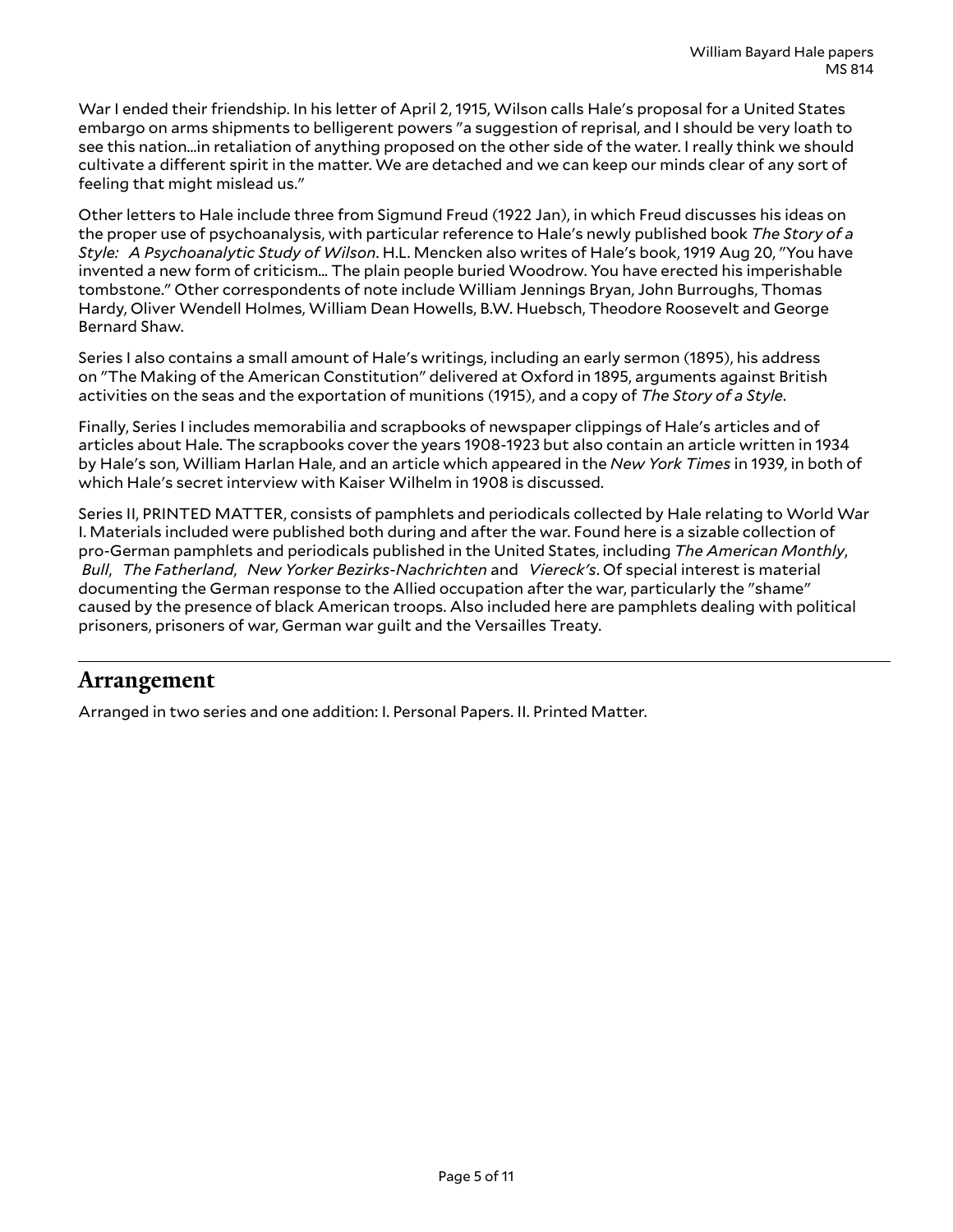### <span id="page-5-0"></span>**Collection Contents Series I: PERSONAL PAPERS, 1888-1923, 1934, 1939**

#### <span id="page-5-1"></span>*2' 4" (3 boxes)*

CORRESPONDENCE consists of letters from William Bayard Hale to his wife Olga Unger Hale, which are arranged chronologically, and letters to Hale which are arranged alphabetically by writer.

WRITINGS OF WILLIAM BAYARD HALE is arranged chronologically.

#### MEMORABILIA and SCRAPBOOKS

#### Correspondence

| b. 1, f. 1-11 | Letters of William Bayard Hale to Olga Unger Hale                                                                                         | 1910-1912,<br>1913 February-<br>Nov, 1914, 1916,<br>1917, 1919, 1921,<br>undated |
|---------------|-------------------------------------------------------------------------------------------------------------------------------------------|----------------------------------------------------------------------------------|
|               | Letters to William Bayard Hale                                                                                                            |                                                                                  |
| b. 1, f. 12   | Bryan, William Jennings                                                                                                                   | 1915 June 21                                                                     |
| b. 1, f. 12   | Burroughs, John                                                                                                                           | 1908 April 14,<br>June 9                                                         |
| b. 1, f. 12   | Freud, Sigmund                                                                                                                            | 1922 January<br>3, January 15,<br>January 20                                     |
| b. 1, f. 12   | Hardy, Thomas                                                                                                                             | 1909 August 16,<br>October 10                                                    |
| b. 1, f. 12   | Holmes, Oliver Wendell                                                                                                                    | 1890 July 28                                                                     |
| b. 1, f. 12   | Howells, William Dean                                                                                                                     | 1900 June 6                                                                      |
| b. 1, f. 12   | Huebsch, B.W.                                                                                                                             | 1922 November<br>10                                                              |
| b. 1, f. 12   | Mencken, H.L.                                                                                                                             | 1919 August 30,<br>November 18                                                   |
| b. 1, f. 12   | Roosevelt, Theodore                                                                                                                       | 1904 February<br>26, 1908<br>December 3                                          |
| b. 1, f. 12   | Shaw, George Bernard                                                                                                                      | 1909 February 5                                                                  |
| b. 1, f. 12   | Wilson, Woodrow (*)                                                                                                                       | 1911 February<br>10 - 1915 July 12,<br>undated                                   |
|               | $\mathbf{M}$ and the set of $\mathbf{M}$ and $\mathbf{M}$ is the set of $\mathbf{M}$ . The set of $\mathbf{M}$ is the set of $\mathbf{M}$ |                                                                                  |

#### Writings of William Bayard Hale

b. 1, f. 13 *The Eternal Teacher. A Sermon Preached in the Church of St. Mary-the-Virgin,* 1895 *Oxford on the Eleventh Sunday After Trinity.* Oxford: University Press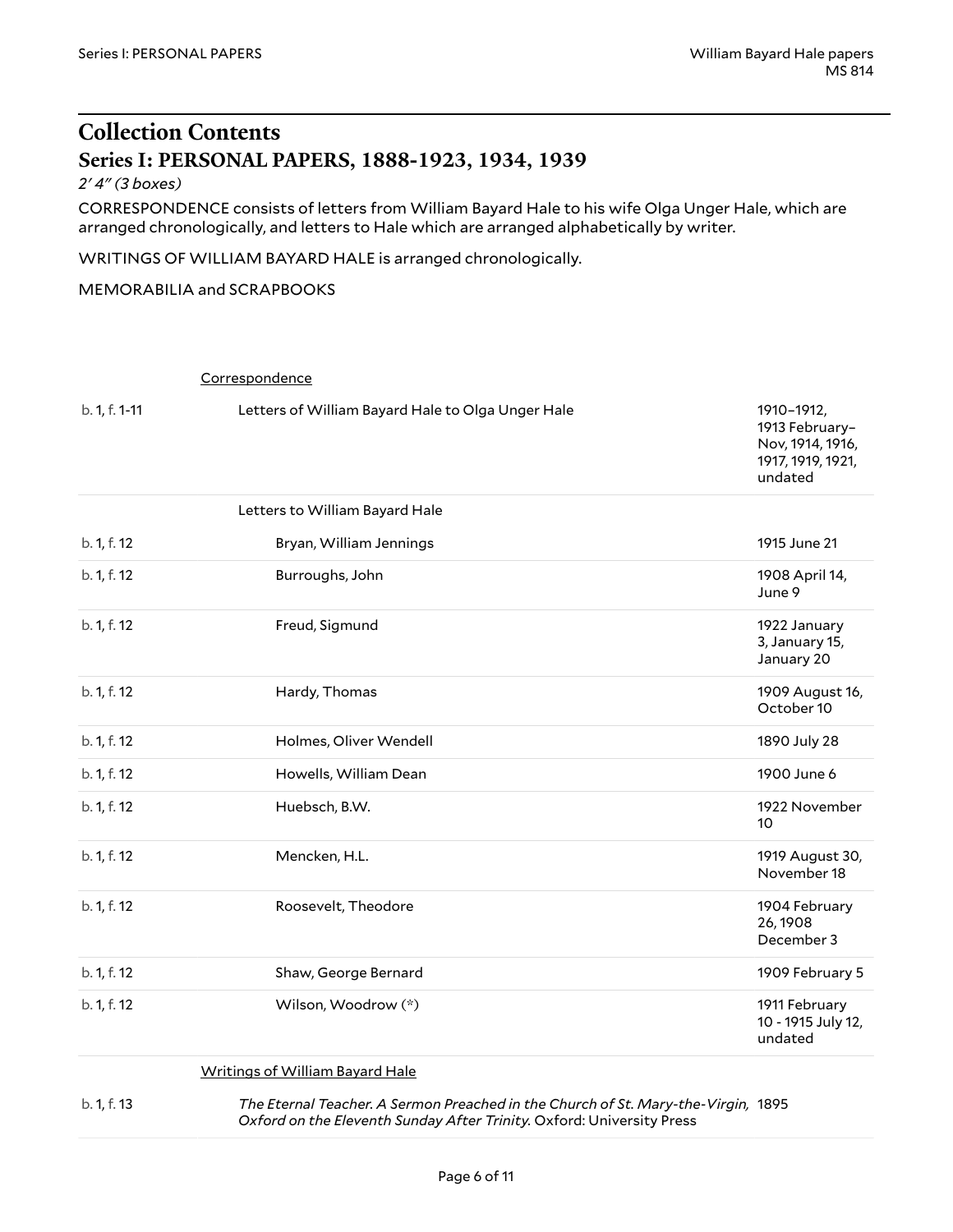#### Writings of William Bayard Hale (continued)

| b. 1, f. 13    | The Making of the American Constitution. Oxford: University Press                                                                                                        | [1895]                                 |  |  |
|----------------|--------------------------------------------------------------------------------------------------------------------------------------------------------------------------|----------------------------------------|--|--|
| b. 1, f. 13    | Address of Rev. W. Bayard Hale, L.L.D., of Middleboro, Mass., Before the<br>Graduates of St. John's College, Annapolis, Md. June 17, 1896. Annapolis<br>English          | 1896                                   |  |  |
| b. 1, f. 14    | "An American View," Germany's Just Cause. New York: The Fatherland<br>English                                                                                            | Circa 1914                             |  |  |
| b. 1, f. 14    | "The Real Issue at Washington," The Case Against Armed Merchantmen<br>[New York press reprint]<br>English                                                                | Circa 1914                             |  |  |
| b. 1, f. 14    | "William Bayard Hale Answers the Tribune," The Vital Issue, No.II, No. 10<br>English                                                                                     | 1915 March 6                           |  |  |
| b. 1, f. 15    | American Rights and British Pretensions on the Seas. New York: Robert M.<br>McBride & Co.<br>English                                                                     | 1915                                   |  |  |
| b. 1, f. 16    | The Exportation of Arms and Munitions of War. Should the Government<br>Allow It or Forbid It? The Organization of American Women for Strict<br>Neutrality                | 1915                                   |  |  |
| b. 1, f. 16    | Mr. Bayard Hale's Despatches from the West Front to the New York<br>American, and the International News Service. September 1916. Berlin:<br>Deutscher Verlag<br>English | <b>Circa 1916</b>                      |  |  |
| b. 1, f. 16    | "Free Speech or Bolshevism?" Viereck's The American Monthly. Vol. X, No. 5<br>English                                                                                    | 1919 July                              |  |  |
| b. 2, f. 17    | The Story of a Style. New York: B.W. Huebsch                                                                                                                             | 1920                                   |  |  |
|                | <b>Memorabilia</b>                                                                                                                                                       |                                        |  |  |
| b. 2, f. 18    | Aall-Kristiania, Herman Harris. "William Bayard Hale and Woodrow Wilson," 1921 October<br>Deutsche Rundschau. Jahrgang 48, 1                                             |                                        |  |  |
| b. 2, f. 19    | Photograph album of William Bayard Hale and family                                                                                                                       | <b>Circa 1912</b>                      |  |  |
| b. 2, f. 20    | Maps, passport, photographs                                                                                                                                              | 1909, 1916, 1919,<br>undated           |  |  |
| b. 2, f. 21    | Re: Theodore Roosevelt                                                                                                                                                   | 1910 June 7                            |  |  |
| b. 2, f. 22    | Miscellaneous                                                                                                                                                            | undated                                |  |  |
|                | Scrapbooks                                                                                                                                                               |                                        |  |  |
| b. 3, f. 23    | Scrapbook of stories, articles and addresses kept by Minnie Hale                                                                                                         | 1888-1896                              |  |  |
| b. 3, f. 24-25 | Scrapbook re: William Bayard Hale                                                                                                                                        | 1908-1923,<br>1914-1919, 1934,<br>1939 |  |  |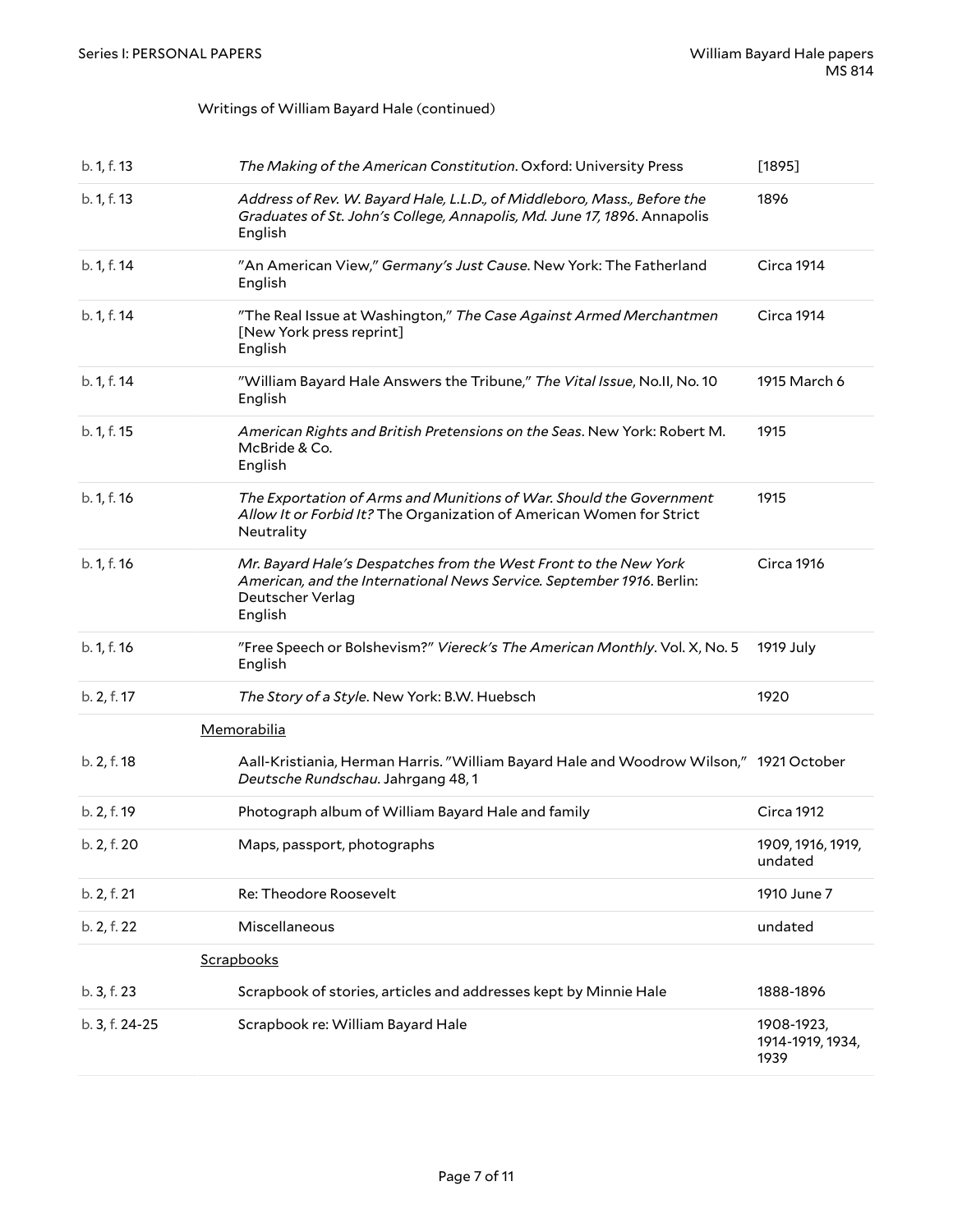### <span id="page-7-0"></span>**Series II: PRINTED MATTER, 1914-1923**

#### *1.75 linear feet (4 boxes)*

WARTIME and POSTWAR are both arranged alphabetically by country of publication and, following this, alphabetically by topic. Within each category material is arranged chronologically.

<span id="page-7-1"></span>

|                | Wartime                                                                          |                                                                     |
|----------------|----------------------------------------------------------------------------------|---------------------------------------------------------------------|
| b. 4, f. 26-27 | <b>British pamphlets</b>                                                         | 1914                                                                |
| b. 4, f. 28    | British pamphlets                                                                | 1915, 1916, 1918                                                    |
| b. 4, f. 29    | French pamphlets                                                                 | 1915, 1916                                                          |
| b. 4, f. 30    | German pamphlets - German language                                               | Circa 1914, 1916                                                    |
|                | German pamphlets - German language - Pictorial works                             |                                                                     |
| b. 4, f. 32    | Der Grosse Krieg in Bildern. Nos. 21-25. Berlin: Georg Stilke<br>English         | 1916-1917                                                           |
| b. 4, f. 32    | German pamphlets - English language                                              | 1914, circa 1914,<br>1915                                           |
| b. 4, f. 33    | U.S. pamphlets                                                                   | 1914, circa 1914                                                    |
| b. 5, f. 34-36 | U.S. pamphlets                                                                   | 1915, circa 1915,<br>1916, circa 1916,<br>1917, circa 1917,<br>1918 |
| b. 5, f. 37    | U.S. pamphlets: political                                                        | 1918, 1919,<br>undated                                              |
| b. 5, f. 38    | Anti-war pamphlets                                                               | 1914-1918,<br>undated                                               |
| b. 5, f. 39    | Pamphlets re: political prisoners                                                | 1918, 1919, circa<br>1919                                           |
| b. 5, f. 40    | Pamphlets re: prisoners of war                                                   | 1917, 1918, 1922,<br>undated                                        |
| b. 5, f. 41    | Pro-German pamphlets                                                             | 1914, circa 1914,<br>1915, undated                                  |
|                | Pro-German periodicals                                                           |                                                                     |
| b. 5, f. 42    | Bull. Vol. 2, No. 8<br>English                                                   | 1917 October                                                        |
| b. 6, f. 43    | The Fatherland. Vol. IV, Nos. 19-22, Vol. 7, No. 4<br>See also: box 6, folder 43 | 1916 June 14<br>- July 5, 1917<br>August 29                         |
| b. 6, f. 44    | New Yorker Bezirks-Nachrichten. II Jahrgang, No. 12<br>English                   | 1915 April                                                          |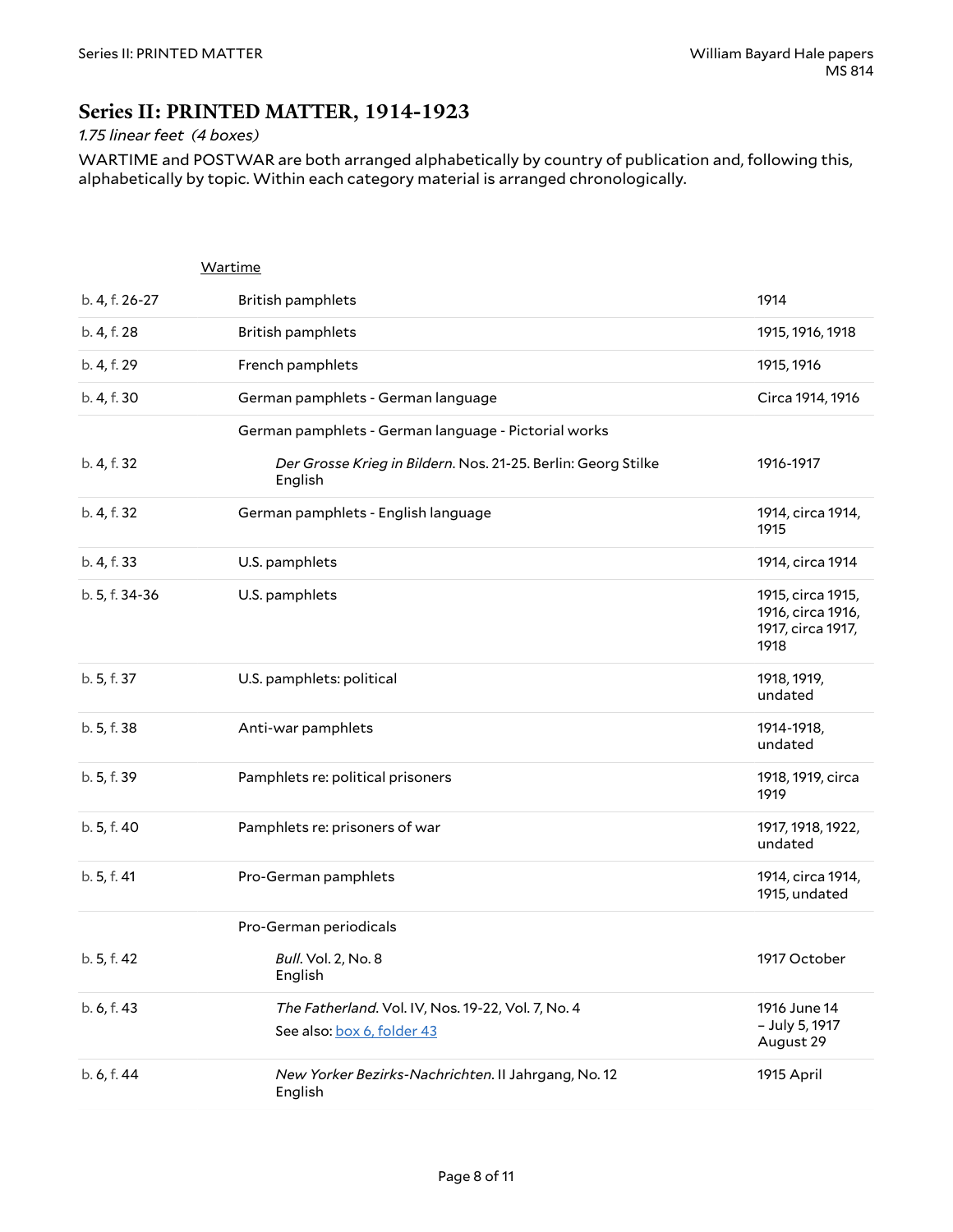#### <span id="page-8-0"></span>Wartime > Pro-German periodicals (continued)

| b. 6, f. 45    | Viereck's. Vol. VI, Nos. 10-13, 15, 17-19, 21, Vol. VII, No. 1, 2, 6<br>See also: box 6, folder 45                     | 1917 April 11 -<br>December 26                    |
|----------------|------------------------------------------------------------------------------------------------------------------------|---------------------------------------------------|
| Postwar        |                                                                                                                        |                                                   |
| b. 6, f. 46    | British pamphlets                                                                                                      | $[1919]$                                          |
| b. 6, f. 47    | British periodicals: Foreign Affairs, Vol. II                                                                          | 1921 April                                        |
| b. 6, f. 48    | German pamphlets                                                                                                       | Circa 1921, 1922,<br>1923                         |
|                | German periodicals:                                                                                                    |                                                   |
| b. 6, f. 49    | Schweizerische Monatshefte für Politik und Kultur. 1. Jahrgang, heft 6, 9 1921 Sep, 1921                               | December                                          |
| b. 6, f. 49    | von Siebert, B. "Einkreisung?" Süddeutsche Monatshefte                                                                 | 1922 January                                      |
| b. 6, f. 49    | Stehle, Bruno. "Frankreichs Kriegsvor-bereitung in der Jugend,"<br>Süddeutsche Monatshefte                             | 1922 March                                        |
| b. 6, f. 50-51 | U.S. pamphlets                                                                                                         | 1919, 1921, circa<br>1922                         |
| b. 6, f. 52    | U.S. pamphlets: pro-German                                                                                             | 1922                                              |
| b. 7, f. 53    | U.S. pamphlets: political                                                                                              | 1919, 1920                                        |
| b. 7, f. 54    | U.S. periodicals: Liberator, Vol. 4, No. 3                                                                             | 1919, 1920                                        |
| b. 7, f. 55    | U.S. periodicals - Pro-German: The American Monthly. Vol. XIV, Nos. 3-5, Vol.<br>XV, Nos. 5, 7                         | 1922 May - 1923<br>September                      |
|                | Pamphlets and other documents concerning:                                                                              |                                                   |
| b. 7, f. 56    | German response to Allied occupation                                                                                   | 1922, undated                                     |
| b. 7, f. 57    | German documents on the causes of World War I                                                                          | 1918                                              |
| b. 7, f. 58-59 | German war guilt                                                                                                       | 1920-1923                                         |
|                | Investigation of the causes of the war:                                                                                |                                                   |
| b. 7, f. 60    | Aall, Herman Harris. The Neutral Investigation of the Causes of<br>Wars, Kristiania                                    | 1923                                              |
| b.7, f.60      | Bulletin of the Central Commission for Neutral Investigation of<br>the Causes of the World War. Nos. 1, 2/3<br>English | 1922 September<br>$-1923$<br>December-<br>January |
| b. 7, f. 61    | Versailles Treaty                                                                                                      | 1919, 1921, 1923                                  |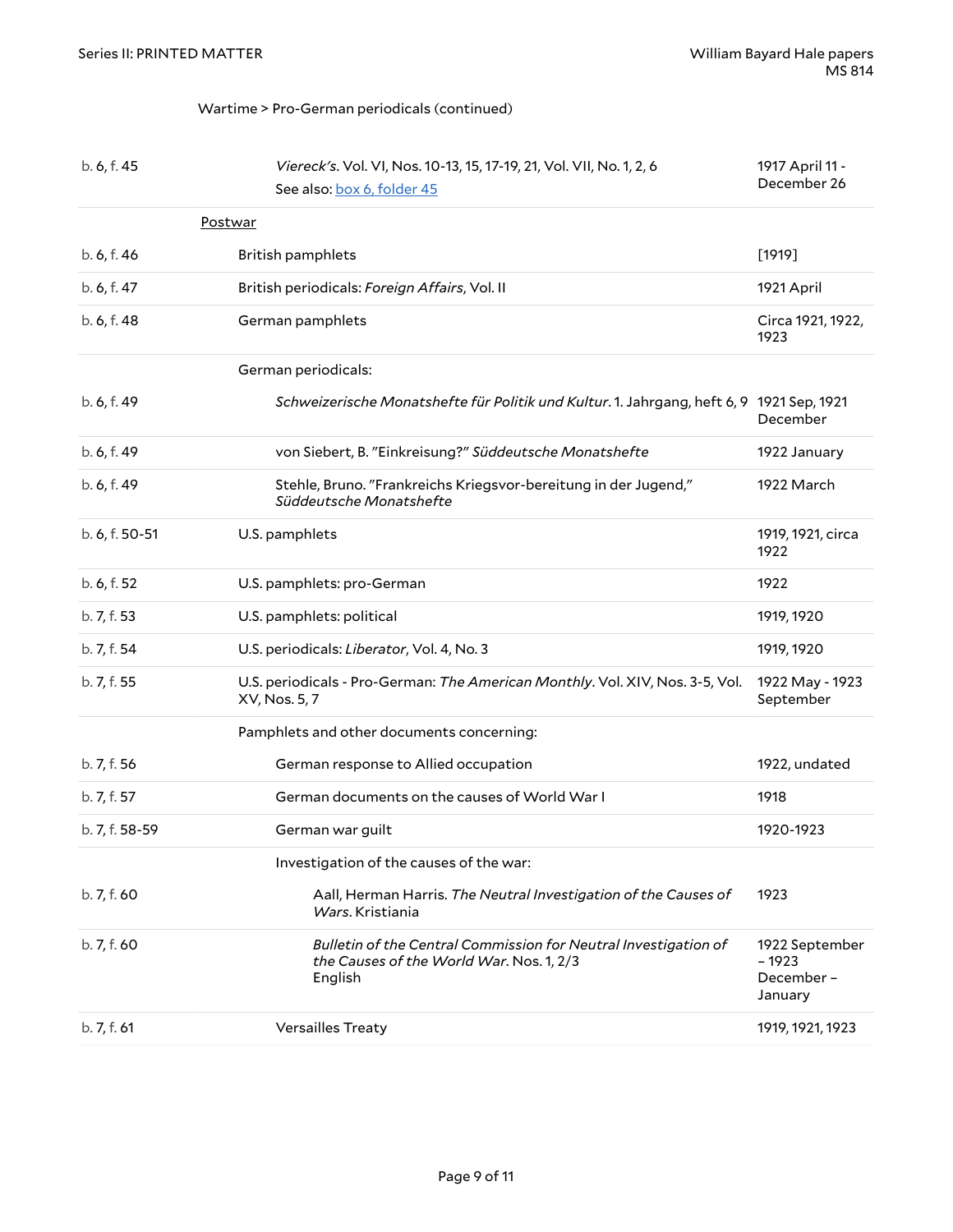#### Additional material Accession 2010-M-009

Includes letters to President Woodrow Wilson and William Jennings Bryan, as well as correspondence not listed in series I of original accession. The proclamation bestowed on W.B. Hale is written in Spanish with an English translation.

|                | Correspondence                                                                                                  |           |
|----------------|-----------------------------------------------------------------------------------------------------------------|-----------|
| $b. 1, f. 1-3$ | 1907-1912, undated                                                                                              |           |
| b. 1, f. 4     | 1915-1918                                                                                                       |           |
| b. 1, f. 5     | 1921-1962                                                                                                       |           |
| b. 1, f. 6     | Letters to President Woodrow Wilson                                                                             | 1915      |
| b. 1, f. 7     | Letters to William Jennings Bryan                                                                               | 1915      |
| b. 1, f. 8     | Newspaper clipping                                                                                              | Undated   |
| b. 1, f. 9     | Summaries of letters and documents owned by Hale                                                                | 1904-1932 |
| b. 1, f. 10    | Proclamation bestowed on W.B.Hale by the President of the United States of<br>Venezuela for outstanding service | 1912      |